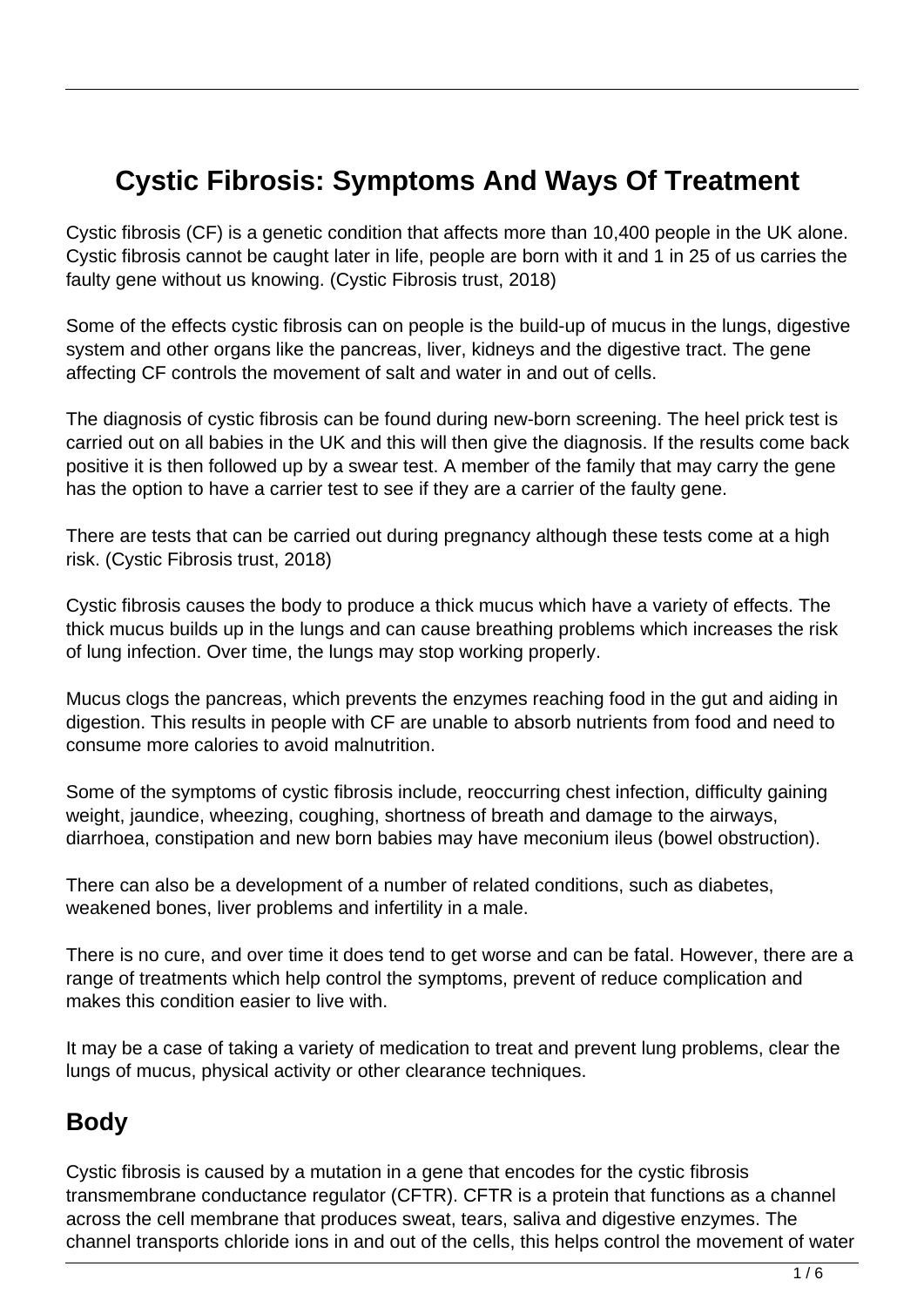in tissues. This is necessary to produce thin, free flowing mucus.

Mucus is a substance that lubricates and protects the lining of the airways, digestive system, reproduction system and other organs and tissues.

CFTR also transports sodium ions across cell membranes, this is essential for the normal functioning of organs, such as the lungs and pancreas.

The mutation F508del is the most common mutation in the gene. This is the deletion of phenylalanine at the 508th position of the CFTR protein. (NLM.gov, 2018) (Critical care nurse, 2018)

The disruption of sodium and chloride transport, with the abnormalities in water transport results in heinous secretions within the pancreas, GI tract, respiratory tract, sweat glands and other exocrine tissues. An increase in secretions makes them difficult to clear. People develop exocrine gland dysfunction of multiple organ systems. This then leads to chronic respiratory problems, pancreatic enzyme insufficiency, biliary abnormalities obstruction of the intestine, and due to the agenesis of the vas deference and delayed menarche in can also cause infertility in the male and females. (Acedamy, 2018)

# **The Respiratory System**

Cystic fibrosis can cause respiratory failure. The respiratory functions in attaining oxygen in to the body and eradicating carbon dioxide. The respiratory system is divided into two tracts, the upper respiratory tract (URT) and the lower respiratory tract (ULT)

The URT consists of the nasal passages and sinuses. The ULT consists of the trachea, bronchi, bronchial tubes and alveoli. Lining the LRT is cilia, hair like structures that clean and clear the lungs, removes dust, germs and mucus from smaller passages to larger passages where can be coughed out.

In a person with severe case of cystic fibrosis, cilia cannot easily move the thick sticky mucus out of the smaller passages, the mucus then clogs the air passages causing chronic lung infections and coughing.

Obstruction to the airways can lead to alveoli expanding, where air trapping occurs and over time causes the barrel-shapes chest that is common in emphysema patients.

Damage of the pulmonary parenchyma leads to increased pulmonary arterial pressure that causes right sided heart failure or co-pulmonale.

Cystic fibrosis patients have a decreased level of interleukin-10, this is a cytokine that has antiinflammatory properties in the lungs. The decreased levels result in severe lung inflammation after infection. Reoccurring lung infections can cause breathing problems, leading to deficiency of oxygen in the body or lung damage. (UW Health , 2018)

# **The Gastrointestinal Tract**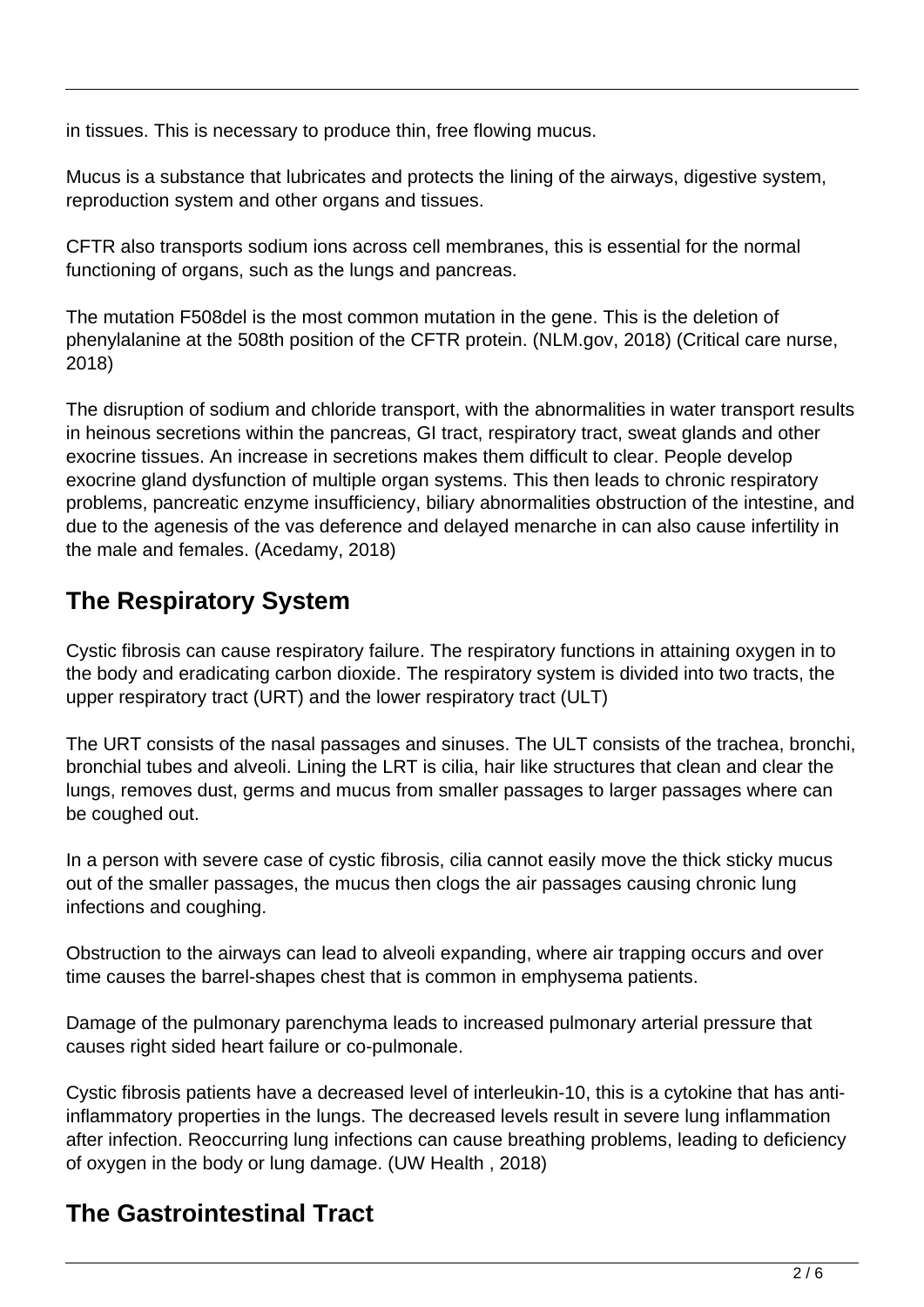The gastrointestinal tract (GI tract) consists of organs involved in digestion of food. Food is chewed, mixed with saliva, passed through the oesophagus into the stomach where it breaks down further. (UW Health , 2018)

The partially digested food enters the small intestines where enzymes (secreted by the pancreas and bile, made in the liver and stored in the gallbladder) finish the digestive process.

As the digested food passes through the small intestine, the nutrients are absorbed and taken to other parts of the body, the remaining food such as fibre passes through the large intestine. Undigested food and waste collect in the rectum and leaves the body as stool.

In a person with CF the volumes of pancreatic enzymes decrease, the pancreas secretes the thick and sticky mucus and blocks the pancreatic ducts preventing the enzymes from digesting the food in the small intestine. This causes poor growth and malnutrition because of the lack of nutrients absorbed. (UW Health , 2018)

#### **Liver**

The mucus blocks the bile duct causing liver disease (UW Health , 2018)

#### **Sweat gland**

CTFR controls the movement across a membrane. The chloride channel does not work; therefore, chloride cannot leave the membrane. Sodium ions have their own membrane which allows them to successfully go through. Due to the relationship these ions have, because the chloride ions cannot leave it affects the sodium ions in the membrane.

CFTR plays a large role in the sweat gland. When sweat is first secreted it has a lot of salt in it, along the gland there are channels that lead towards the skin. The channels are for the reabsorption of sodium and chloride ions. We do not want to secrete all the ions therefore some will be released back in to the body. The body likes a balance between sodium and chloride.

Within a sweat gland of a person with CF the channel structure is the same, however, the chlorine channels do not work and is affected by CTFR. The chlorine will not be reabsorbed back in to the body and will continue through the gland to be secreted out. Chlorine is a negative charged ion and sodium a positive charge which means they attract, because of this attraction and the body needing a balance, sodium ions do not get reabsorbed in to the body and along with the chloride ions goes to the surface of the skin to be secreted and results in saltier skin. (UW Health , 2018)

### **Reproductive system**

Male and females who suffer with cystic fibrosis may have fertility issues. Within men the vas deferens may be blocked and although he may be able to experience an erection and ejaculation, the sperm may be immobile.

Women have a thick mucus blocking the cervix preventing the sperm from reaching the egg for fertilisation. (UW Health , 2018)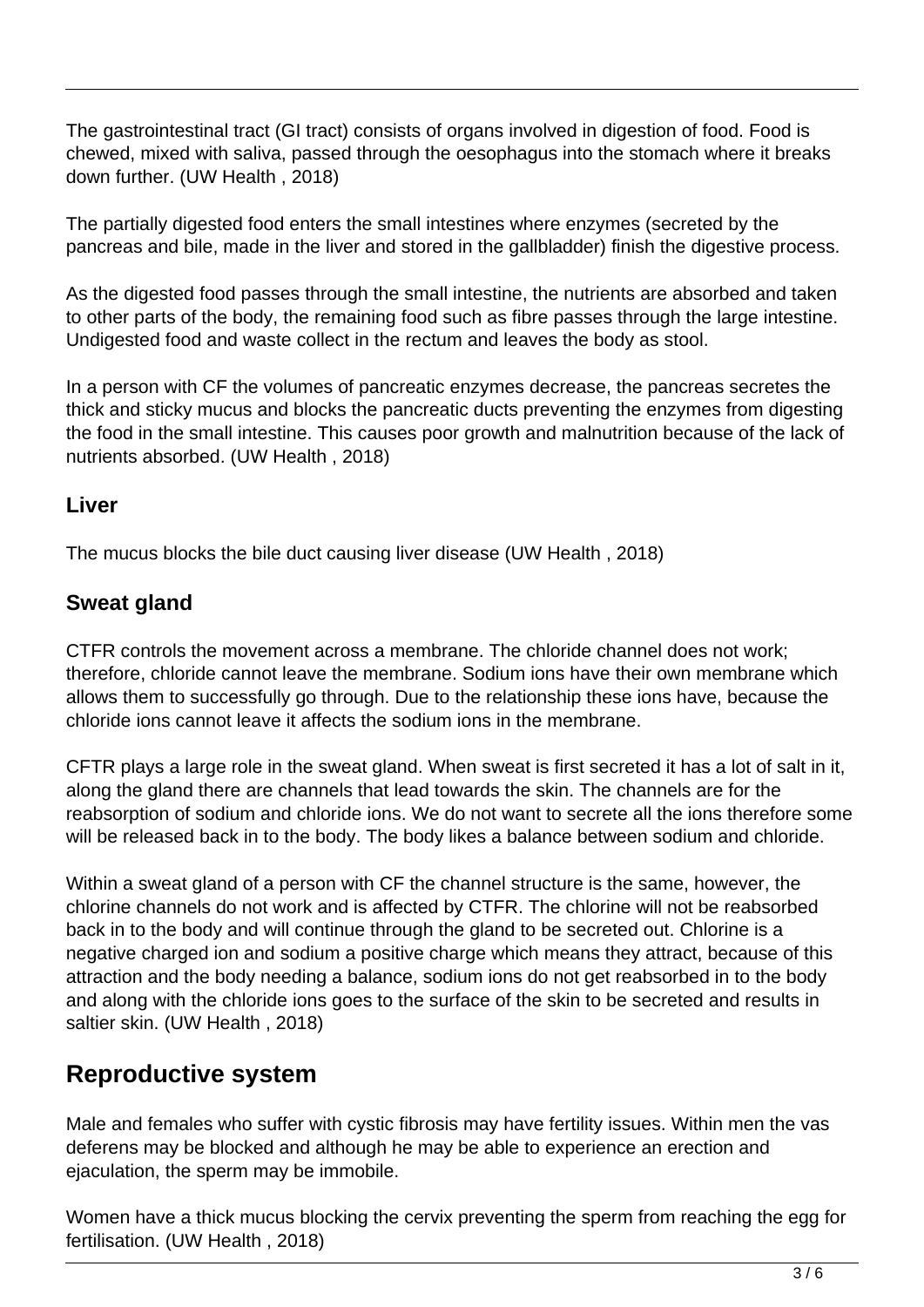### **Haemoptysis**

This is a mild case is CF. It can be a frightening complication, infection in a small area of the lung may irritate a small blood vessel causing it to bleed. Treatment of vitamin K is used and helps with coagulation. (UW Health , 2018)

#### **Treatment**

Years have been added on to peoples lives that deal with CF. The advancements in research and care has given todays CF sufferers a survival age close to 40 whereas in the 1950's a child with cystic fibrosis did not live long along to attend school.

There are a range of treatments that can help with controlling the symptoms, reducing or the prevention of complications.

### **Medication**

Vaccinations should always be up to date. Medications for cystic fibrosis are either swallowed, inhaled or injected.

- Antibiotics are taken for chest infection
- Medication to make the mucus thinner and easier to cough up.
- Medication that reduces the amount of mucus in the body.
- Bronchodilators to widen the airways
- Steroid medicine to treat nasal polyps.

There are other remedies that can be used to help CF.

### **Exercise**

Physical activity can help clear mucus from the lungs and improve physical strength.

#### **Airway clearance techniques**

Deep breathing, huffing, coughing and relaxed breathing or gentle controlled breathing can help with clearing or removing mucus.

There are devices that can be used that uses breathing techniques, vibration and air pressure to help remove the mucus from airways.

# **Nutrition**

Maintaining a good diet is important. A person with cystic fibrosis needs to consume more calories because of the difficulty digesting food in the pancreas. These extra calories will avoid malnutrition. Vitamin and mineral supplements can be taken to help as well as digestive enzyme capsules with food to aid in digestion.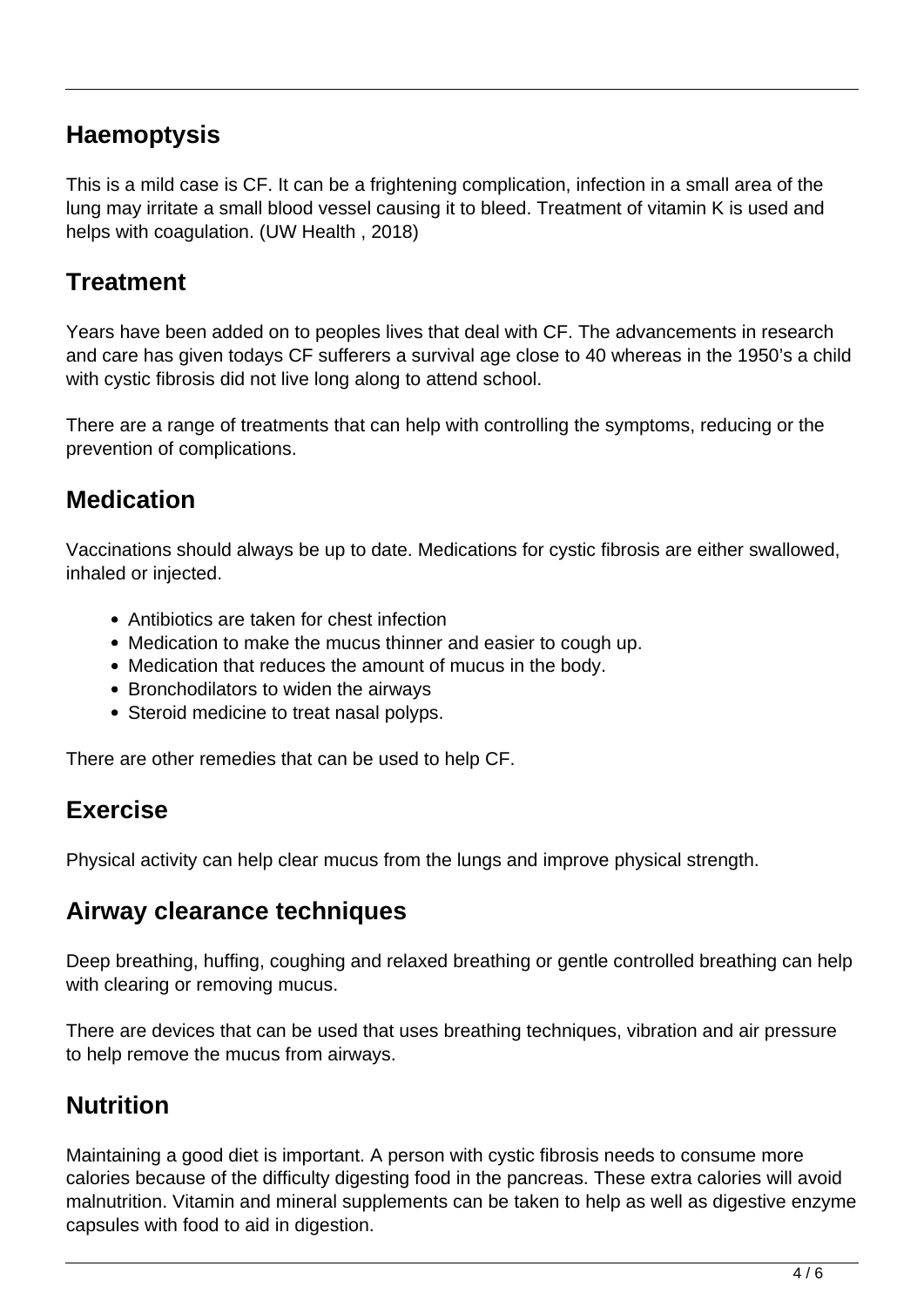### **Lung transplant**

In Severe cases, when all medical treatments have failed, and the lungs have now stopped working, the next step is lung transplant. This can improve the length and quality of life for a person with cystic fibrosis. (NHS, 2018)

#### **Research**

November 2017, two clinical trials were presented at the North America cystic fibrosis conference. The research was carried out at Royal Brompton hospital. Researchers revealed the impact of using a compound called tezacaftor in combination with invacaftor to treat various combinations of the CF gene. The research was led by Prof. Stuart Elborn, consultant in respiratory medicine. It involved two people with two copies of the F508del mutation.

The research found that the tezacaftor/ivacaftor combination produced similar benefits to the combination known as Orkambi (ivacaftor/lumafactor). There was a 4% lung improvement, but it caused patients to experience side effects.

## **Orkambi**

Orkambi is an oral medication, developed to treat CF by Massachusetts based vertex pharmaceuticals. The Medication can be given to patients ages 2+.

Lumacaftor and ivacaftor target the non-functioning chloride channels. The lumacaftor compound increases the amount of this channel on cell surfaces, the ivacaftor compound helps the non-functioning chloride channels work better. The combination of these compounds maintains the balance of salt and water in the body to prevent mucus from clogging any organs or ducts.

Orkambi was approved by the FDA in 2015 for patients 12+. Traffic and transport trials were carried out that looked at 1,108 cystic fibrosis patients with two copies of the F508del gene.

The dosage consisted of 400mg or 600mg of lumacaftor plus 250mg of ivacaftor, this was taken at night for 6 months as a combination. The result was an improvement in lung function, fewer hospital admissions and a decrease in antibiotic usage.

There is a three-phase trial, these patients were invited to the progress trial which is the second phase. Some of the patients continued the same dosage assigned in traffic and transport. Patients were placed into a placebo group, these patients were put on 600mg of lumacaftor plus 250mg of ivacaftor every morning as a combination tablet, plus a ivacaftor at night. These patients were evaluated for two years.

Long term there was an improvement in lung function, a maintain in a healthier Body mass index (BMI) and was tolerated well and safe.

In 2016 the FDA approved for the expansion of the trials of Orkambi. These trials were expanded to include CF patients ages 6-11, 2,400 more children had the chance to access this medication.